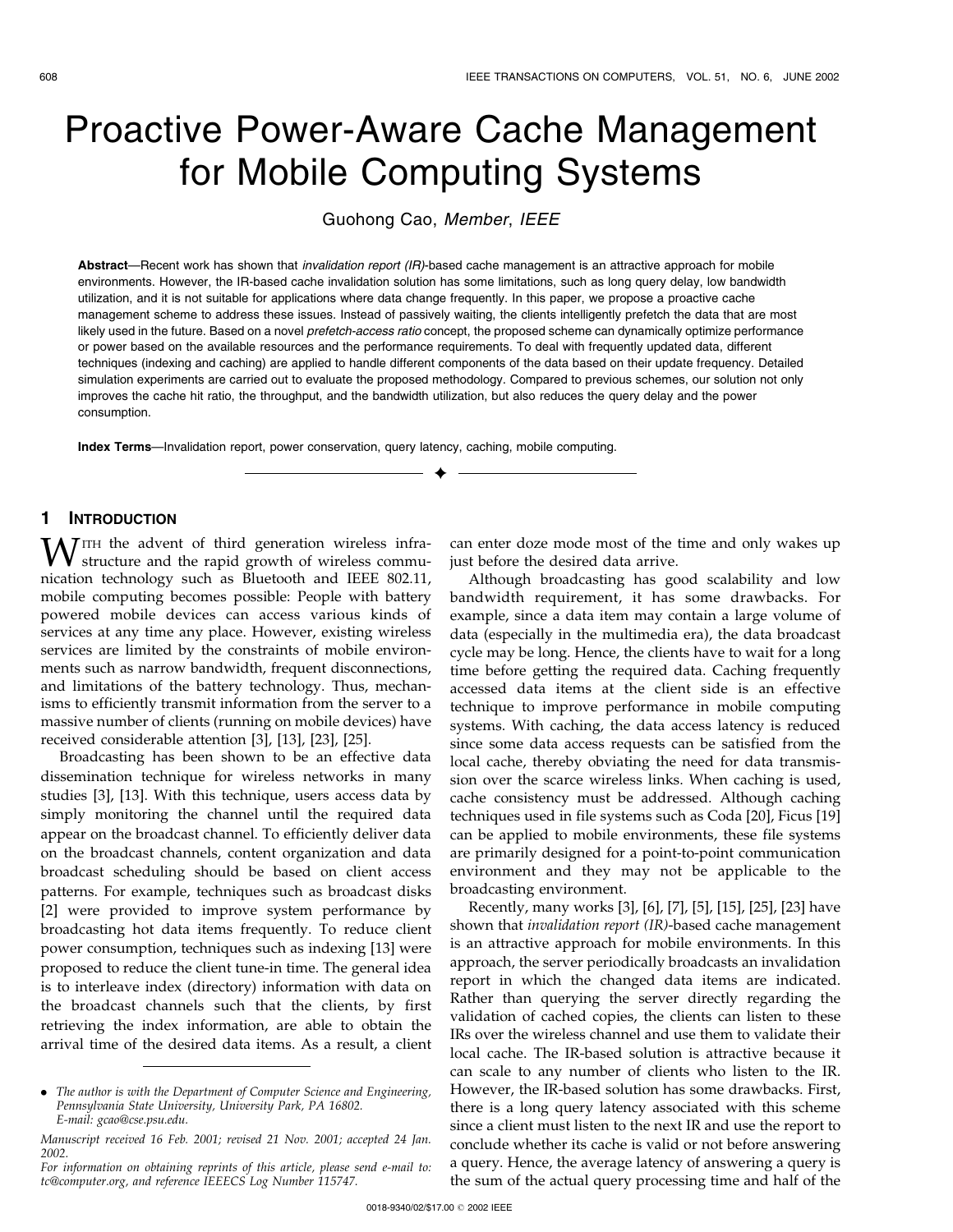IR interval. If the IR interval is long, the delay may not be able to satisfy the requirements of many clients. Second, even though many clients cache the same updated data item, all of them have to query the server and get the data from the server separately. Although the approach works fine for some *cold* data items, which are not cached by many clients, it is not effective for hot data items. For example, suppose a data item is frequently accessed (cached) by 100 clients, updating the data item once may generate 100 uplink (from the client to the server) requests and 100 downlink (from the server to the client) broadcasts. Obviously, it wastes a large amount of wireless bandwidth and battery energy.

In our previous work [4], we addressed the first problem with a UIR-based approach. In this approach, a small fraction of the essential information (called updated invalidation report (UIR)) related to cache invalidation is replicated several times within an IR interval and, hence, the client can answer a query without waiting until the next IR. However, if there is a cache miss, the client still needs to wait for the data to be delivered. Thus, both issues (query delay and bandwidth utilization) are related to the cache hit ratio. In this paper, we propose a proactive cache management scheme to improve the cache hit ratio and, hence, reduce the query delay and improve the bandwidth utilization. Instead of passively waiting, clients intelligently prefetch the data that are most likely used in the future. Based on a novel *prefetch-access ratio* concept, the proposed scheme can dynamically optimize performance or power based on the available resources and the performance requirements. Although caching data at the client site can improve performance and conserve battery energy, caching may not be the best option if the broadcast data are frequently updated, in which case, we propose applying different techniques (broadcasting and caching) [8] to deal with different components of the data items based on their update frequency. Extensive experiments are provided and used to evaluate the proposed methodology. Compared to previous schemes, our solution improves the cache hit ratio, the throughput, and the bandwidth utilization with low power.

The rest of the paper is organized as follows: Section 2 develops the necessary background. In Section 3, we propose techniques which can improve the cache hit ratio and the bandwidth utilization with low power. Section 4 evaluates the performance of the proposed solutions. The next two sections give future research directions and summarize the paper.

## 2 PRELIMINARIES

When cache techniques are used, data consistency issues must be addressed to ensure that clients see only valid states of the data or at least do not unknowingly access data that are stale according to the rules of the consistency model. Problems related to cache consistency have been widely studied in many other systems such as multiprocessor architectures [10], distributed file systems [17], [20], distributed shared memory [18], and client-server database systems. The notion of data consistency is, of course, application dependent. In database systems, data

consistency is traditionally tied to the notion of transaction serializability. In practice, however, few applications demand or even want full serializability and more efforts have gone into defining weaker forms of correctness [16]. In this paper, we use the *latest value* consistency mode<sup>[1</sup>], [4], [23], which is widely used in dissemination-based information systems. In the latest value consistency model, clients must always access the most recent value of a data item. This level of consistency is what would arise naturally if the clients do not perform caching and the server broadcasts only the most recent values of items. When client caching is allowed, techniques should be applied to maintain the latest value consistency.

#### 2.1 The IR-Based Cache Invalidation Model

To ensure cache consistency, the server broadcasts invalidation reports (IRs) every  $L$  seconds. The IR consists of the current timestamp  $T_i$  and a list of tuples  $(d_x, t_x)$  such that  $t_x > (T_i - w * L)$ , where  $d_x$  is the data item *id*,  $t_x$  is the most recent update timestamp of  $d_x$ , and w is the invalidation broadcast window size. In other words, IR contains the update history of the past  $w$  broadcast intervals. Every client, if active, listens to the IRs and invalidates its cache accordingly. To answer a query, the client listens to the next IR and uses it to decide whether its cache is valid or not. If there is a valid cached copy of the requested data item, the client returns the item immediately. Otherwise, it sends a query request to the server through the uplink.

In order to save energy, the client (mobile device) may power off most of the time and only turn on during the IR broadcast time. Moreover, a client may be in the doze mode for a long time and it may miss some IRs. Since the IR includes the history of the past  $w$  broadcast intervals, the client can still validate its cache as long as the disconnection time is shorter than  $w * L$ . However, if the client disconnects longer than  $w * L$ , it has to discard the entire cached data items since it has no way to tell which parts of the cache are valid. Since the client may need to access some data items in its cache, discarding the entire cache may consume a large amount of wireless bandwidth in future queries. Many solutions [12], [15], [24] are proposed to address the long disconnection problem and Hu and Lee [12] have a good survey of these schemes.

#### 2.2 The UIR-Based Cache Invalidation

In order to reduce the query latency, Cao [4] proposed replicating the IRs  $m$  times, that is, the IR is repeated every  $\left(\frac{1}{m}\right)$ th of the IR interval. As a result, a client only needs to wait at most  $(\frac{1}{m})$ th of the IR interval before answering a query. Hence, latency can be reduced to  $(\frac{1}{m})$ th of the latency in the previous schemes (when query processing time is not considered).

Since the IR contains a large amount of update history information, replicating the complete IR  $m$  times may consume a large amount of broadcast bandwidth. In order to save the broadcast bandwidth, after one IR,  $m-1$  updated invalidation reports (UIRs) are inserted within an IR interval.

<sup>1.</sup> The Coda file system [20] does not follow the latest value consistency model. It supports a much weaker consistency model to improve performance. However, some conflicts may require manu-configuration and some updated work may be discarded.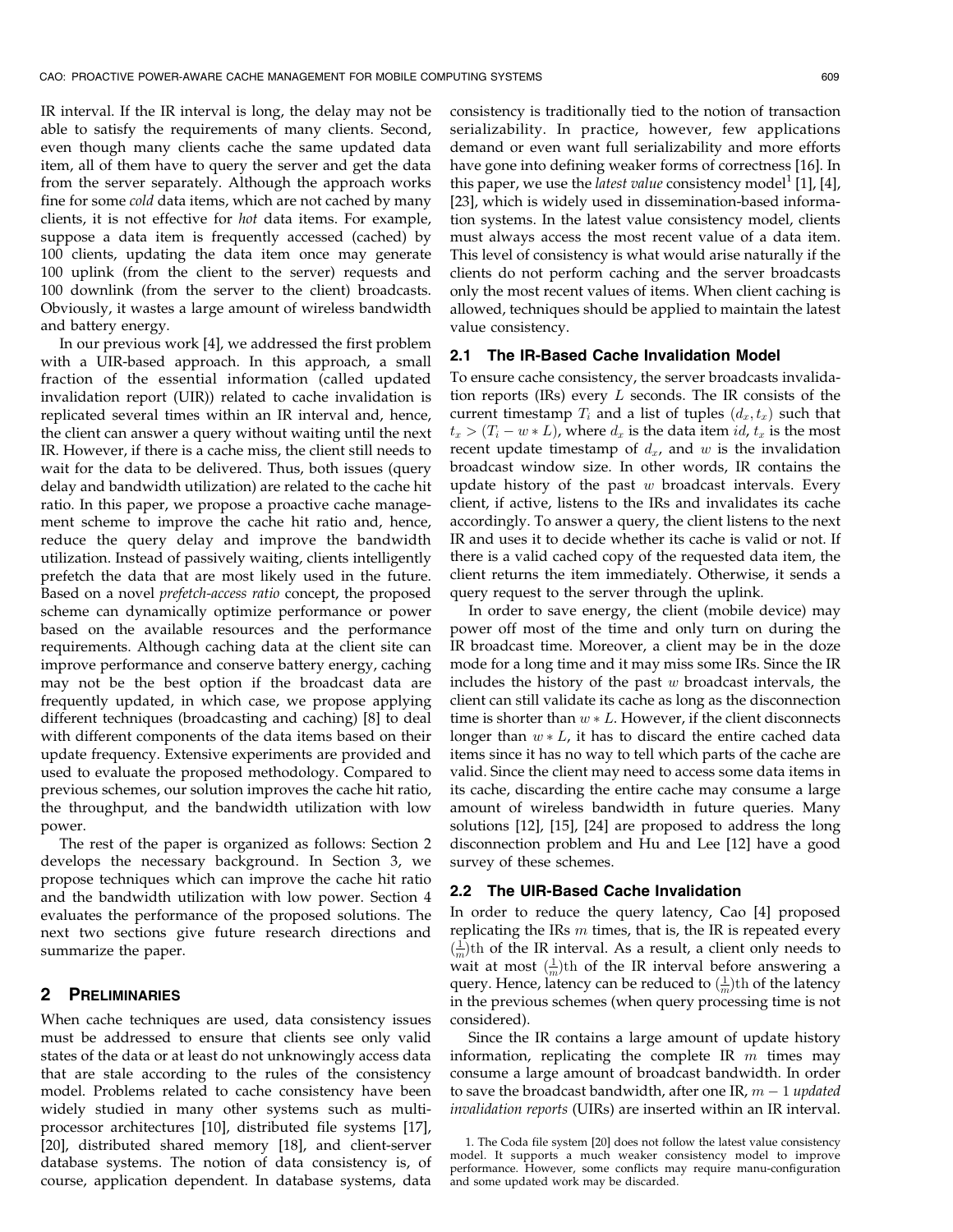

Fig. 1. Reducing the query latency by replicating UIRs.

Each UIR only contains the data items that have been updated after the last IR was broadcast. In this way, the size of the UIR becomes much smaller compared to that of the IR. As long as the client downloads the most recent IR, it can use the UIR to verify its own cache. The idea of the proposed technique can be further explained by Fig. 1. In Fig. 1,  $T_{i,k}$  represents the time of the kth UIR after the *i*th IR. When a client receives a query between  $T_{i-1,1}$  and  $T_{i-1,2}$ , it cannot answer the query until  $T_i$  in the IR-based approach, but it can answer the query at  $T_{i-1,2}$  in the UIR-based approach. Hence, the UIR-based approach can reduce the query latency in case of a cache hit. However, if there is a cache miss, the client still needs to fetch data from the server, which increases the query latency. Next, we propose a cache management algorithm to improve the cache hit ratio and the bandwidth utilization.

# 3 APROACTIVE POWER-AWARE CACHE MANAGEMENT ALGORITHM

In this section, we present techniques which can improve the cache hit ratio, reduce the power consumption, and efficiently deal with frequently updated data.

## 3.1 Improve the Cache Hit Ratio by Prefetching

In most previous IR-based algorithms, updating a hot data item may result in many cache misses. We address the problem by asking the clients to prefetch data that may be used in the near future. For example, if a client observes that the server is broadcasting a data item which is an invalid entry<sup>2</sup> of its local cache, it is better to download the data; otherwise, the client may have to send another request to the server and the server will have to broadcast the data again in the future. To save power, clients may only wake up during the IR broadcasting period and then how to prefetch data becomes an issue. As a solution, after broadcasting the IR, the server first broadcasts the *id* list of the data items whose data values will be broadcast next and then broadcasts the data values of the data items in the id list. Each client should listen to the IR if it is not disconnected. At the end of the IR, a client downloads the id list and finds out when the interested data will come and wakes up at that time to download the data. With this approach, power can be saved since clients stay in the doze

mode most of the time; bandwidth can be saved since the server may only need to broadcast the updated data once.

Since prefetching also consumes power, it is very important to identify which data should be included in the *id* list. Based on whether the server maintains information about the client or not, two cache invalidation strategies are used: the stateful server approach and the stateless server approach. In [5], [7], we studied the stateful server approach. In the proposed solution, a counter is maintained for each data item. The counter associated with a data item is increased by 1 when a new request for the data item arrives. Based on the counter, the server can identify which data should be included in the  $id$  list. Novel techniques are designed to maintain the accuracy of the counter in case of server failures, client failures, and disconnections. However, the stateful approach may not be scalable due to the high state maintenance overhead, especially when handoffs are frequent. Thus, we adopt the stateless approach in this paper. Since the server does not maintain any information about the clients, it is very difficult, if not impossible, for the server to identify which data is hot. To save broadcast bandwidth, the server does not answer the client requests immediately; instead, it waits for the next IR interval. After broadcasting the IR, the server broadcasts the *id* list  $(L_{\text{beast}})$ of the data items that have been requested during the last IR interval. In addition, the server broadcasts the values of the data items in the  $id$  list. At the end of the IR, the client downloads  $L_{bcast}$ . For each item *id* in  $L_{bcast}$ , the client checks whether it has requested the server for the item or the item becomes an invalid cache entry due to server update. If either of the two conditions is satisfied, it is better for the client to download the current version since the data will be broadcast.

One important reason for the server not to serve requests until the next IR interval is due to energy consumption. In our scheme, a client can go to sleep most of the time and only wakes up during the IR and  $L_{blist}$  broadcast time. Based on  $L_{blist}$ , it checks whether there are any interested data that will be broadcast. If not, it can go to sleep and only wakes up at the next IR. If so, it can go to sleep and only wakes up at that particular data broadcast time. For most of the server initiated cache invalidation schemes, the server needs to send the updated data to the clients immediately after the update and the clients must keep awake to get the updated data. Here, we trade off some delay for more battery energy. Due to the use of UIR, the delay trade-off is not that significant; most of the time (cache hit), the delay can be reduced by a factor of m, where  $(m - 1)$  is the number of replicated UIRs within one IR interval. Even in the worst case (for cache miss), our scheme has the same query delay as the previous IR-based schemes, where the clients cannot serve the query until the next IR. To satisfy time constraint applications, we may apply priority requests as follows: When the server receives a priority request, it serves the request immediately instead of waiting until the next IR interval.

#### 3.2 An Adaptive Prefetch Approach

The advantage of the approach depends on how hot the requested data item is. Let us assume that a data item is frequently accessed (cached) by  $n$  clients. If the server

<sup>2.</sup> We assume cache locality exists. When cache locality does not exist, other techniques such as profile-based techniques [9] can be used to improve the effectiveness of the prefetch.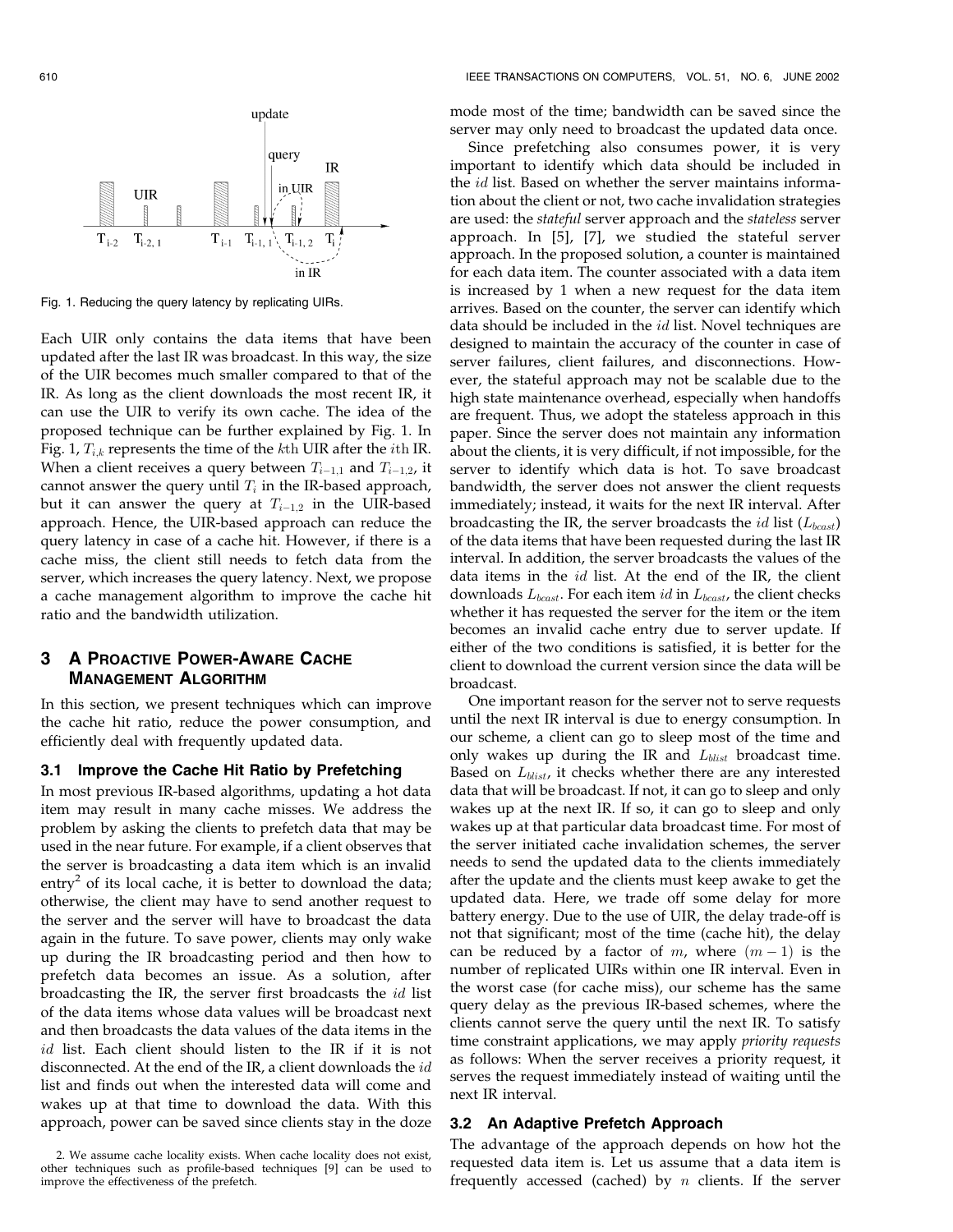broadcasts the data after it receives a request from one of these clients, the saved uplink and downlink bandwidth can be up to a factor of  $n$  when the data item is updated. Since prefetching also consumes power, we investigate the trade-off between performance and power and propose an adaptive scheme to efficiently utilize the power in this section.

Each client may have different available resources and performance requirements and these resources, such as power, may change with time. For example, suppose the battery of a laptop lasts three hours. If the user is able to recharge the battery within three hours, power consumption may not be an issue and the user may be more concerned about the performance aspects such as the query latency. However, if the user cannot recharge the battery within three hours and wants to use it a little bit longer, power consumption becomes a serious concern. As a design option, the user should be able to choose whether to prefetch data based on the resource availability and the performance requirement. This can be done manually or automatically. In the manual option, the user can choose whether the query latency or the power consumption is the primary concern. In the automatic approach, the system monitors the power level. When the power level drops below a threshold, power consumption becomes the primary concern. If query latency is more important than power consumption, the client should always prefetch the interested data. However, when the power drops to a threshold, the client should be cautious about prefetching.

There are two solutions to reduce the power consumption. As a simple solution, the client can reduce its cache size. With a smaller cache, the number of invalid cache entries reduces and the number of prefetches drops. Although small cache size reduces prefetch power consumption, it may also increase the cache miss ratio, thereby degrading performance. In a more elegant approach, the client marks some invalid cache entries as nonprefetch and it will not prefetch these items. Intuitively, the client should mark those cache entries that need more power to prefetch, but are not accessed too often.

#### 3.2.1 The Adaptive Prefetch Approach

In order to implement the idea for each cached item, the client records how many times it accessed the item and how many times it prefetched the item during a period of time. The prefetch-access ratio (PAR) is the number of prefetches divided by the number of accesses. If the  $PAR$  is less than  $1$ , prefetching the data is useful since the prefetched data may be accessed multiple times. When power consumption becomes an issue, the client marks those cache items which have  $PAR > \beta$  as nonprefetch, where  $\beta > 1$  is a system tuning factor. The value of  $\beta$  can be dynamically changed based on the power consumption requirements. For example, with a small  $\beta$ , more energy can be saved, but the cache hit ratio may be reduced. On the other hand, with a large  $\beta$ , the cache hit ratio can be improved, but at a cost of more energy consumption. Note that, when choosing the value of  $\beta$ , the uplink data request cost should also be considered.

When the data update rate is high, the  $PAR$  may always be larger than  $\beta$  and clients cannot prefetch any data. Without prefetch, the cache hit ratio may be dramatically reduced, resulting in poor performance. Since clients may have a large probability to access a very small amount of data, marking these data items as prefetch may improve the cache hit ratio and does not consume too much power. Based on this idea, when  $PAR > \beta$ , the client marks  $\delta$  number of cache entries which have high access rate as prefetch.

Since the query pattern and the data update distribution may change over time, clients should measure their access rate and PAR periodically and refresh some of their history information. Assume  $N_{acc}^x$  is the number of access times for a cache entry  $d_x$ . Assume  $N_{c \; acc}^x$  is the number of access times for a cache entry  $d_x$  in the current evaluation cycle. The number of access times is calculated by

$$
N_{acc}^x = (1 - \alpha) * N_{acc}^x + \alpha * N_{c\_acc},
$$

where  $\alpha < 1$  is a factor which reduces the impact of the old access frequency with time. A similar formula can be used to calculate PAR.

## 3.3 Dealing with Frequently Updated Data

The IR-based approach is very useful in applications where data items do not change frequently and, hence, clients can cache these data items and use them to serve queries locally. However, if the data are frequently updated, caching may not be helpful. In this case, broadcasting the data on the air may be a good solution. Following this idea, many indexing techniques [13] have been proposed to address the trade-off between query latency and power consumption. In most of the indexing techniques, the index and the real data are both broadcast. Since some data items may contain a large amount of data (especially in the multimedia era), the clients may have to wait for a long time before getting the required data. In short, the indexing techniques are good for small data size, while the IR-based approach is good for large data size with less update frequency. However, in real life, most applications may not work well with either approach. For example, although the stock price of a company is updated frequently, the company-related news, such as the company profile, financial news, new product release, and broker coverage, may only be updated several times in a day. Since the stock price is updated too often, the IR-based approach is not suitable. Similarly, indexing techniques should not be used to maintain company-related news due to large data sizes that need to be updated. We propose applying multiple techniques to deal with the problem. The central idea is to differentiate the frequently updated data part from others. In other words, a data item can be divided into two data components: the hot component and the cold component. The hot component is the data part which is frequently updated, while the cold component is the data part which is not frequently updated. Indexing techniques are used to access those data components that are frequently updated, whereas IR-based techniques are used to access those data components which are not frequently updated. Considering the above example, indexing techniques (or simple broadcasting) are used to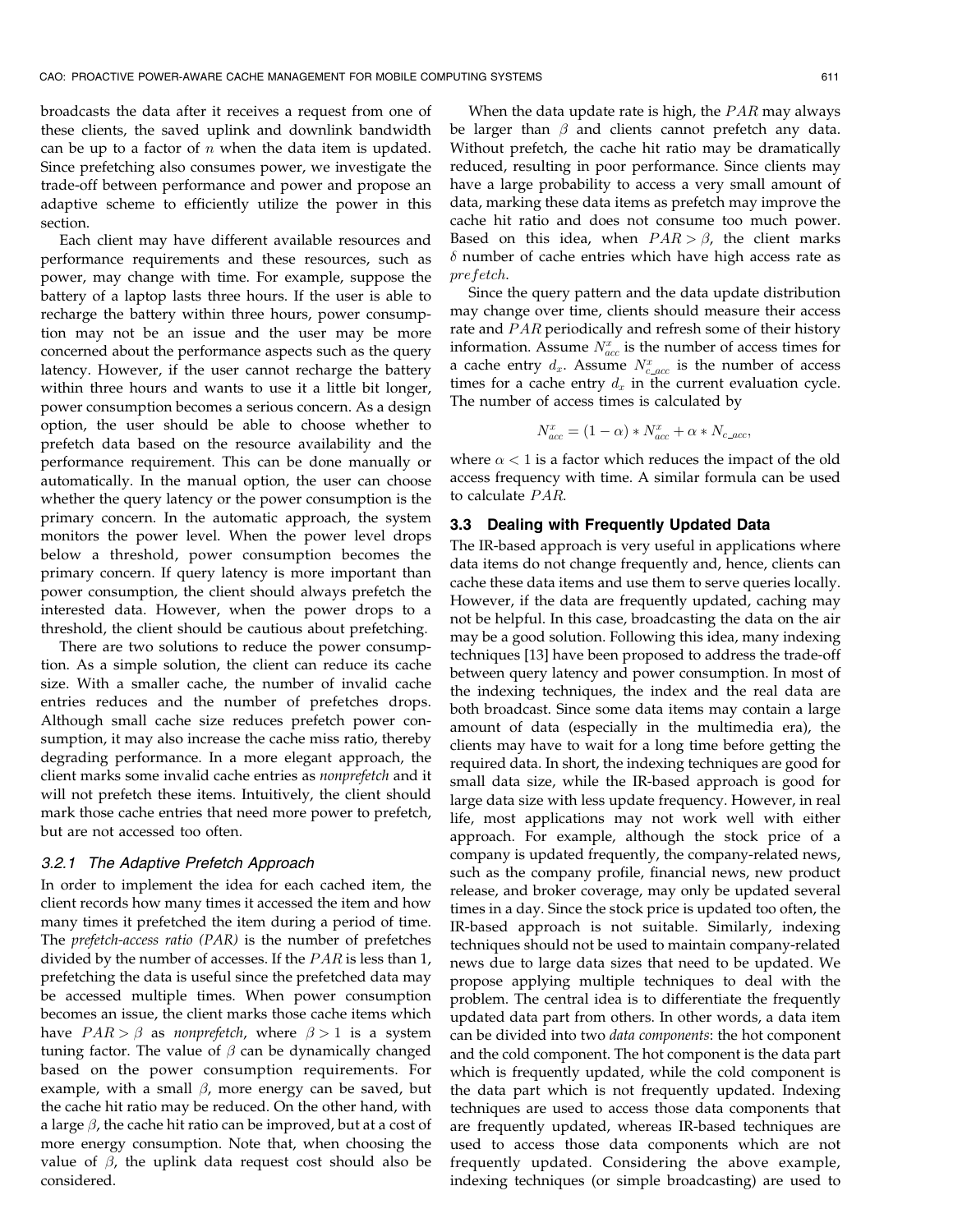**Notations:** •  $L, w, d_x, t_x$ : defined before. •  $d_x^c, d_x^h$ :  $d_x^h$  is the hot component of  $d_x$ .  $d_x^c$  is the cold component of  $d_x$ . •  $\mathcal{L}$ : the set of hot components. •  $\mathcal{L}_{hot}$ : the set of hot components of the hot data items.  $\bullet$  *D*: the set of data items. •  $m: (m-1)$  is the number of replicated UIRs within one IR interval. •  $T_{i,k}$ : represents the time of the  $k^{th}$  UIR after the  $i^{th}$  IR. •  $L_{data}$ : an *id* list of the data items that a client requested from the server. •  $L_{bcast}$ : an id list of the data items that the server received in the last IR interval. Initialized to be empty. (A) At interval time  $T_i$ , construct  $IR_i$  as follows:  $IR_i = \{  | (d_x \in D) \wedge (T_i - L * w < t_x^c \leq T_i) \};$ Broadcast  $IR_i$ ,  $\mathcal{L}$ , and  $L_{beast}$ ; for each  $d_x \in L_{\text{beast}}$  do broadcast data item  $d_x$ ; Execute Step B if the UIR interval reaches.  $L_{bcast} = \emptyset;$ **(B)** At interval time  $T_{i,k}$ , construct  $UIR_{i,k}$  and  $\mathcal{L}_{hot}$  as follows:  $UIR_{i,k} = \{d_x \mid (d_x \in D) \land (T_{i,0} < t_x^c \leq T_{i,k})\} \ (0 < k < m-1);$  $\mathcal{L}_{hot} = \{d_x^h | d_x$  is a hot item } broadcast  $UIR_{i,k}$  and  $\mathcal{L}_{hot}$ . (C) Receives a request( $L_{data}$ ) from client  $C_i$ :  $L_{beast} = L_{beast} \cup L_{data}$ .

Fig. 2. The algorithm at the server.

access the stock prices, whereas IR-based techniques are used to access the company news.

To implement the idea, we modify the UIR-based approach so that it can be used to deal with frequent updates. The idea is to broadcast the frequently updated data components multiple times during an IR interval. This can be done by broadcasting them after each UIR or IR. Since most of the frequently updated data components have small data size, broadcasting them should not add too much overhead. If the client access pattern is known, the hot data components should be broadcast more often than the cold data components to reduce the average query latency. If multiple channels are available, the server can use one channel to deliver the frequently updated data components using indexing techniques and use another channel to deliver the cold components using the UIRbased techniques. The process of dividing a data item into two components should be mutually agreed upon by the clients and the server. When a client needs to serve a query, it has to know where to locate the components of the data item. It may have to access one component from the local cache and download the other one from the broadcast channel.

## 3.4 The Algorithm

The formal description of the server and the client algorithm is shown in Fig. 2 and Fig. 3, respectively. As shown in Fig. 2, the server is responsible for constructing and broadcasting the IR and UIR at predefined time interval. As shown in Fig. 3, the client validates its cache based on the received IR or UIR. If the client missed the previous IR, it has to wait for the next IR. Each data  $d_x$  has two components,  $d_x^h$  and  $d_x^c$ . If the client has a valid cached copy of the  $d_x^c$ , it still needs to get the  $d_x^h$  from the UIR or IR in order to serve the query.

#### 4 PERFORMANCE EVALUATION

The performance evaluation includes three parts. In part 1 (Section 4.2), we demonstrate the effectiveness of the proposed approach on improving the cache hit ratio. Part 2 (Section 4.3) demonstrates the effectiveness of the proposed approach on reducing the power consumption. The effectiveness of dealing with frequently updated data is shown in Part 3 (Section 4.4).

## 4.1 The Simulation Model and System Parameters

In order to evaluate the efficiency of various invalidation algorithms, we develop a model which is similar to that employed in [4], [12], [15]. It consists of a single server that serves multiple clients. The database can only be updated by the server, whereas the queries are made on the client side. As shown in Fig. 4, the server is responsible for sending data and control information on the broadcasting channel. Based on the information, clients download data to serve queries and download control information to help maintain cache consistency. If there is a cache hit, the client can serve the query locally; otherwise, it sends an uplink request to the server requesting the data. On receiving the request, the server puts the data on the broadcast channel.

From the server point of view, the database is divided into two subsets: the hot data subset and the cold data subset. The hot data subset includes the first 100 items (out of 2,000 items) and the cold data subset includes the remaining data items of the database. From the client point of view, the database is divided into three subsets: the hot data subset, the medium data subset, and the cold data subset. The hot data subset includes 20 randomly (based on the client id) chosen items from the first 100 items. The medium data subset includes the remaining 80 items in the first 100 items of the database. The cold data subset includes the remaining data items of the database. A client has a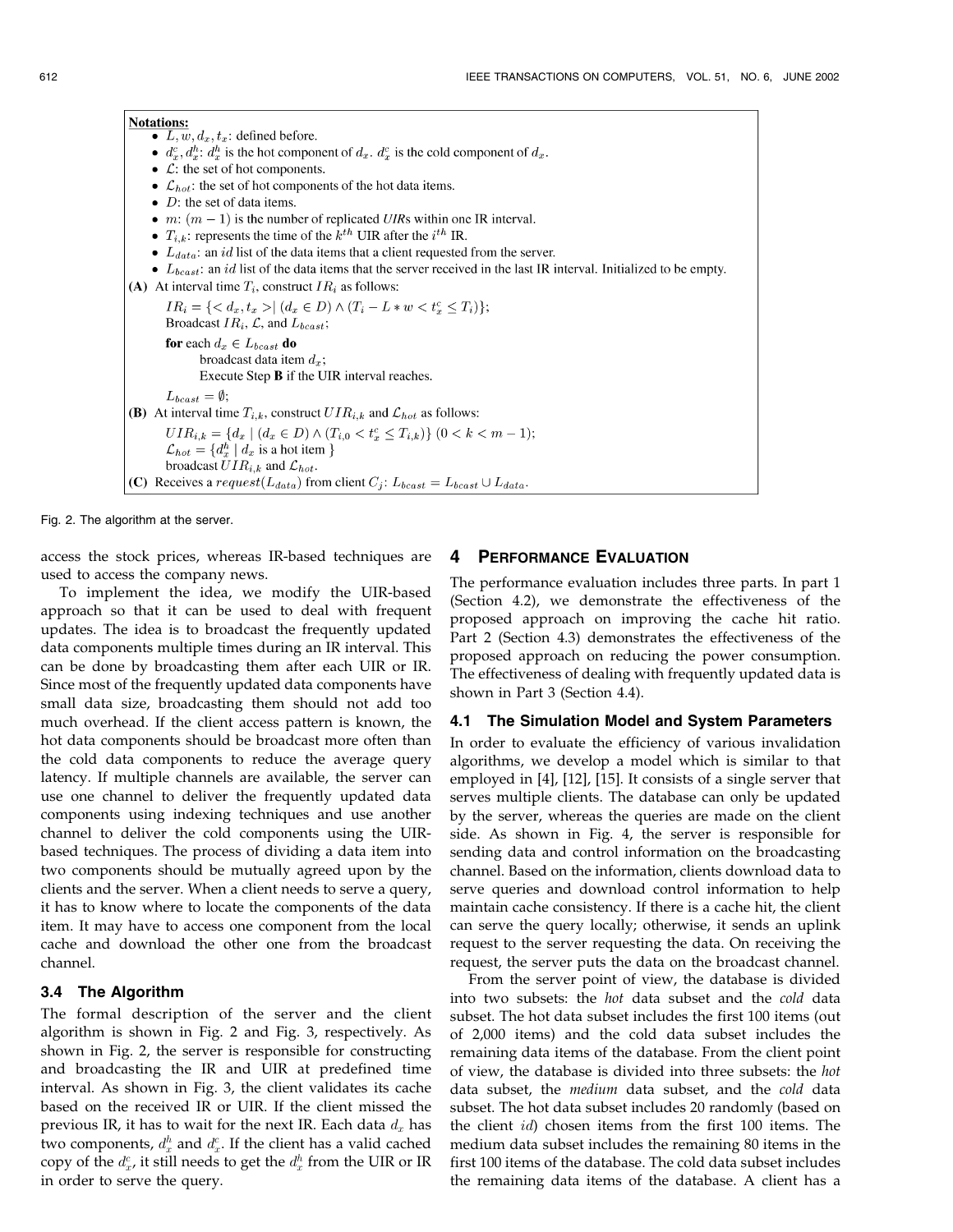#### **Notations:**

```
• N_{acc}^{x}, N_{c\text{-}acc}^{x}, \alpha, \beta, \delta: defined before.
    • Q_i = \{d_x \mid d_x \text{ has been queried before } T_i\}.• Q_{i,k} = \{d_x \mid d_x \text{ has been queried in the interval } [T_{i,k-1}, T_{i,k}]\}.• t_r^c: the timestamp of the cached data item d_x.
    • T_l: the timestamp of the last received IR.
    • N_{pre}^x: the number of prefetch times for a cache entry d_x.
    • N_{c\_pre}^x: the number of prefetch times for a cache entry d_x in the current evaluation cycle.
    • L_{data}: an id list of the data items that a client requested from the server. Initialized to be empty.
(A) When a client C_i receives IR_i, \mathcal{L}, and L_{beast}:
        if T_l < (T_i - L * w)then drop the entire cache or go uplink to verify the cache (or use other techniques to deal
            with long disconnection);
       for each data item d_x, t_x > in the cache do
            if ((d_x, t_x) \in IR_i) \wedge (t_x^c < t_x)then invalidate d_x;
       for each d_x \in L_{\text{beast}} do
           if (d_x \in L_{data})then download d_x into local cache; Use d_x to answer the previous query; N_{c,acc}^x ++;
            if d_x is an invalid cache item and the cache item is marked as prefetchthen download d_x into local cache; N_{c\_pre}^x ++;
        T_l = T_i; if (Q_i \neq \emptyset) then query (Q_i);
        When the evaluation cycle reaches, mark_prefetch().
(B) When a client receives a UIR_{i,k} and \mathcal{L}_{hot}:
        if missed IR_i then break; /* wait for the next IR */
       for each data item d_x, t_x > in the cache do
            if (d_x \in UIR_{i,k})then invalidate d_x;
       if (Q_{i,k} \neq \emptyset) then query (Q_{i,k}).
 Procedure query(Q)
        L_{data} = \emptyset;for each d_x \in Q do
            if d_x is a valid entry in the cache
            then if d_x^h is not in the current \mathcal{L}_{hot} or \mathcal{L}then delay the query processing until the next IR;
                else use the cache's value and d_x^h to answer the query; N_{c\_{acc}}^x++;
            else L_{data} = L_{data} \cup \{d_x\};send request(L_{data}) to the server.
 Procedure mark_prefetch()
       for each cache entry d_x do
           each cache entry a_x ao<br>
N_{acc}^x = (1 - \alpha) * N_{acc}^x + \alpha * N_{c\text{-}acc}^x; N_{pre}^x = (1 - \alpha) * N_{pre}^x + \alpha * N_{c\text{-}pre}^x;
           if \frac{N_{pre}^x}{N^x} < \betathen mark it as prefetch;
            else mark it as non-prefetch;Based on the N_{access}^x, mark \delta most frequently accessed cache entries as prefetch.
```
Fig. 3. The algorithm at the client.

probability of 75 percent to access the data in its hot set, a probability of 10 percent to access the data in the medium set, and a probability of 15 percent to access the data in the cold set. The traffic pattern is based on the following observations: Suppose some users are interested in getting financial information of some companies. Most people in the software sector are interested in well-known software companies, such as Microsoft and Oracle, but not small software companies, such as CT Holdings. Also, people in the software sector may not have too much interest in

companies such as Ford or GM, although they are hot items in the automobile sector. As a result, for clients who are interested in the software sector, Microsoft and Oracle are hot data, Ford and GM are medium data (which are hot data for people interested in the automobile sector), and other small companies are cold data.

#### 4.1.1 The Server

The server broadcasts IRs (and UIRs in our algorithm) periodically to the clients. The server assigns the highest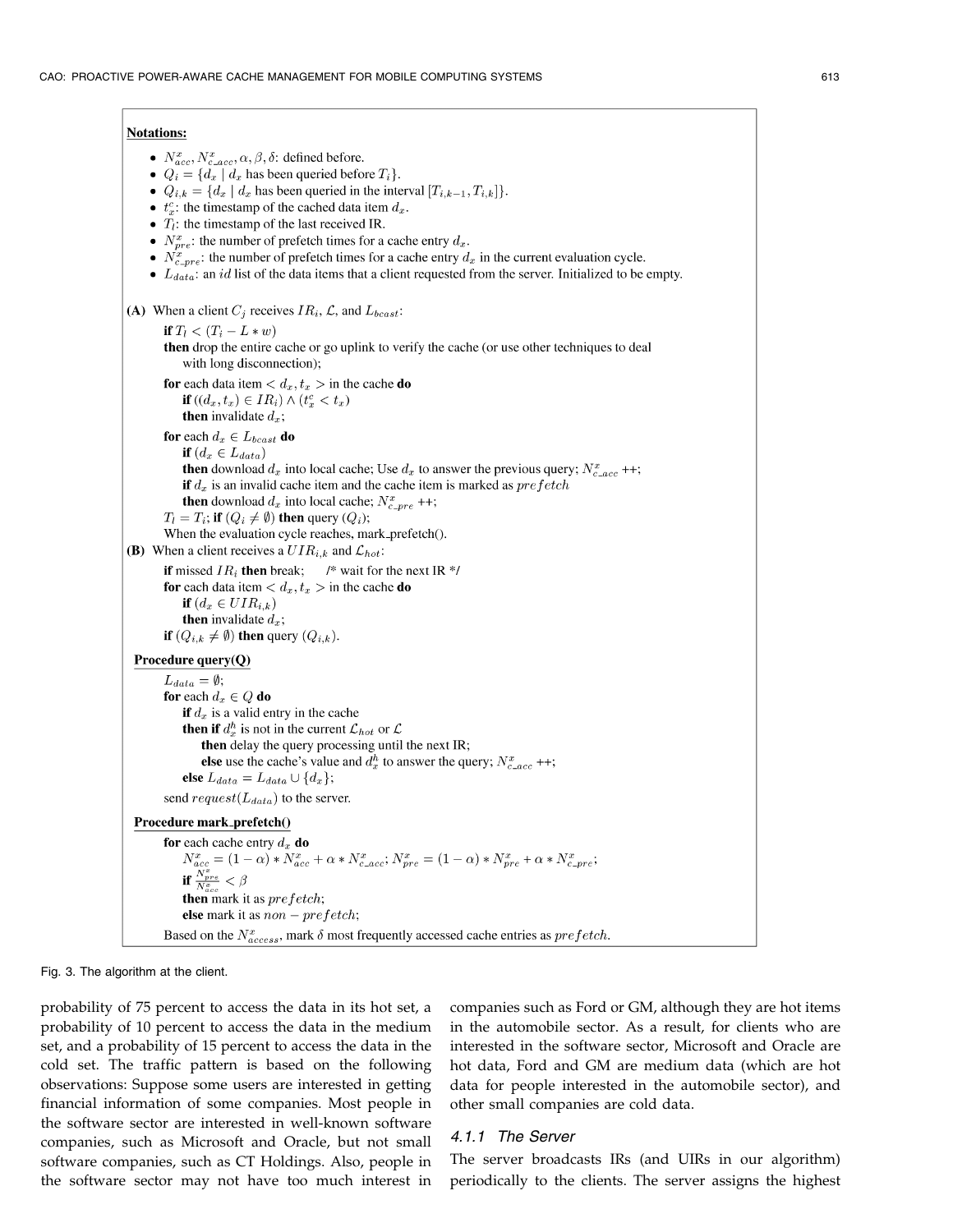

Fig. 4. The simulation model.

priority to the IR/UIR broadcasts and equal priorities to the rest of the messages. This strategy ensures that the IRs (or UIRs) can always be broadcast over the wireless channels with the broadcast interval specified by the parameter  $L$  (or  $\frac{L}{m}$ ). All other messages are served on a FCFS (first-comefirst-serve) basis. It is possible that an IR or UIR time interval reaches while the server is still in the middle of broadcasting a packet. We use a scheme similar to the beacon broadcast in IEEE 802.11 [11], where the server defers the IR or UIR broadcast until it finishes the current packet transmission. However, the next IR or UIR should be broadcast at its originally scheduled time interval.

The server generates a single stream of updates separated by an exponentially distributed update interarrival time. All updates are randomly distributed inside the hot data subset and the cold data subset, whereas 33.3 percent of the updates are applied to the hot data subset. In the experiment, we assume that the server processing time (not data transmission time) is negligible and the broadcast bandwidth is fully utilized for broadcasting IRs (and UIRs) and serving client's data requests.

## 4.1.2 The Client

Each client generates a single stream of read-only queries. Each new query is generated following an exponentially distributed time. The client processes generated queries one by one. If the referenced data are not cached on the client side, the data ids are sent to the server for fetching the data items. Once the requested data items arrive on the channel, the client brings them into its cache. To simplify the presentation and simulation, we assume no data item is marked as *nonprefetch* (e.g.,  $\delta$  is equal to the cache size) except in Section 4.3.1, where the effects of power consumption are evaluated. We do not model disconnections except Section 4.2.3. The default system parameters are listed in Table 1.

# 4.2 Simulation Results: Improving the Cache Hit Ratio

## 4.2.1 The Cache Hit Ratio

Fig. 5a shows the cache hit ratio as a function of the number of clients. As can be seen, the cache hit ratio of our algorithm increases as the number of clients increases, but the cache hit ratio of the TS algorithm does not change with the number of clients; e.g., TS  $(n = 1)$  and TS  $(n = 100)$  have the same cache hit ratio. When the number of clients in our algorithm drops to 1, the cache hit ratio of our algorithm is similar to the TS algorithm. In the TS algorithm, a client only downloads the data that it has requested from the server. However, in our algorithm, clients also download the data which may be accessed in the near future. Considering 100 clients, due to server update, one hot data item may be changed by the server and the clients may have to send requests to the server and download the data from the server. In the TS algorithm, it may generate 100 cache misses if all clients need to access the updated data. In our algorithm, after a client sends a request to the server, other clients can download the data. In other words, after one cache miss, other clients may be able to access the data from their local cache. Certainly, this ideal situation may not always occur, especially when the cache size is small or the accessed data item is a cold item. However, as long as some downloaded data items can be accessed in the future, the cache hit ratio of our algorithm will be increased. Due to cache locality, a client has a large chance to access the invalidated cache items in the near future, so downloading these data items in advance should be able to increase the cache hit ratio. As the number of clients decreases, clients have less opportunity to download data requested by others and, hence, the cache hit ratio decreases. This explains why our algorithm has similar cache hit ratio when the number of clients drops to 1. Fig. 5b shows the cache hit ratio under different cache sizes when the number of clients is 100. Based on the above explanation, it is easy to see that the cache hit ratio of our algorithm is always higher than that of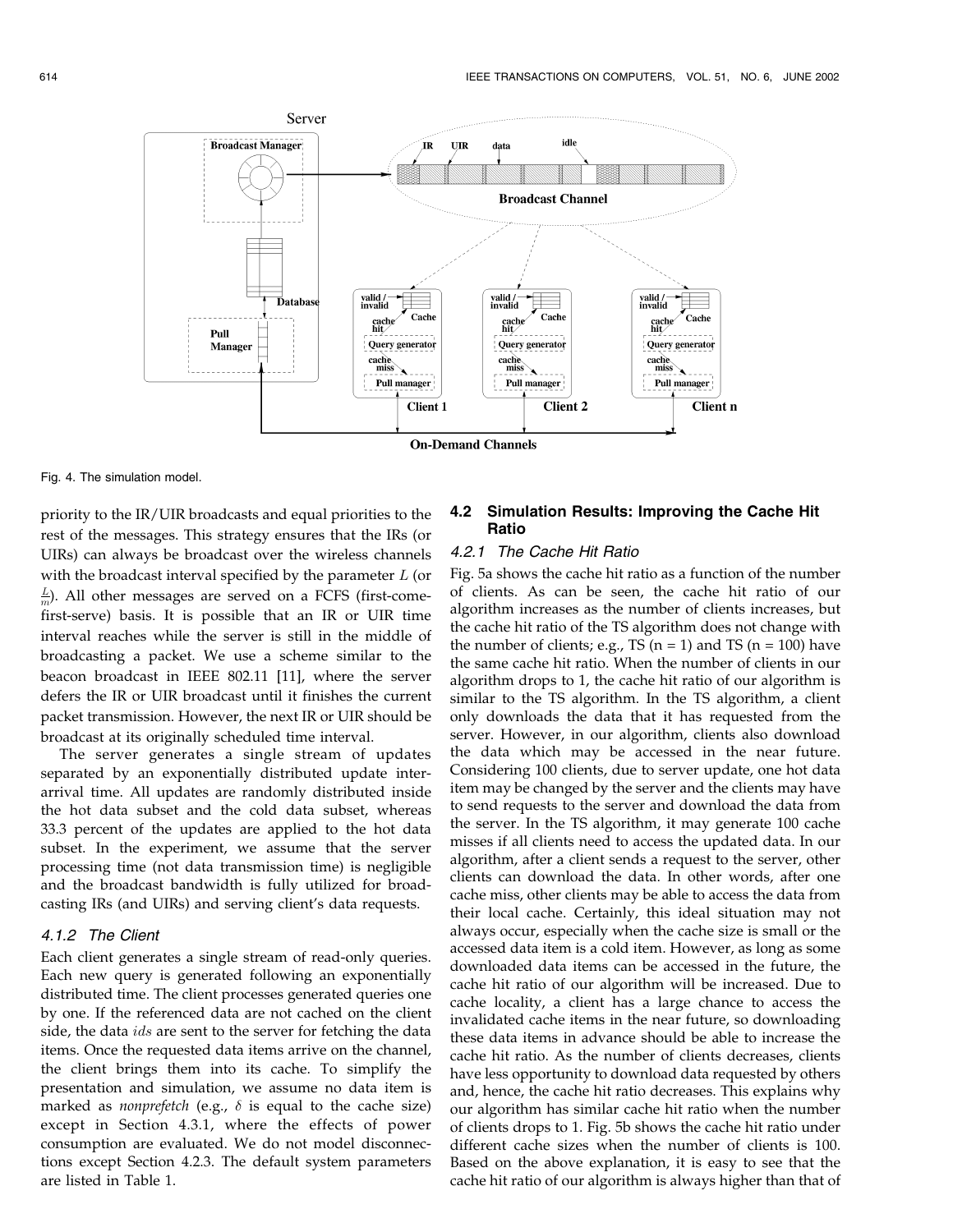| Number of clients $(n)$                  | 100                                  |
|------------------------------------------|--------------------------------------|
| Broadcast interval $(L)$                 | 20 seconds                           |
| Broadcast bandwidth                      | 100000 bits/s                        |
| Cache size $(c)$                         | 20 to 500 items                      |
| Mean query generate time $(T_a)$         | 30s to 200s                          |
| Broadcast window $(w)$                   | 10 intervals                         |
| UIR replicate times $(m - 1)$            | $4(5-1)$                             |
| Hot data items                           | 20 out of the first 100 items        |
| Medium data items                        | the remainder of the first 100 items |
| Cold data items                          | remainder of DB                      |
| Hot data access prob. $(p_h)$            | 0.75                                 |
| Medium data access prob.                 | 0.10                                 |
| Mean update arrival time $(T_u/T_c/T_h)$ | 0.001s to 1000s                      |
| Hot data update prob.                    | 0.33                                 |
| Hot component size                       | 64 bits                              |
| Data size $(S)$                          | 10000 bytes                          |
| Database size                            | 2000 items                           |

TABLE 1 Simulation Parameters

the TS algorithm for one particular cache size (cache size is 20 items, 100 items, or 500 items).

From Fig. 5b, we can see that the cache hit ratio grows as the cache size increases. However, the growing trend is different between the TS algorithm and our algorithm. For example, in the TS algorithm, when the update arrival time is  $1s$ , the cache hit ratio does not have any difference when the cache size changes from 20 data items to 500 data items. However, in our algorithm, under the same situation, the cache hit ratio increases from about 33 percent to 61 percent. In our algorithm, clients may need to download interested data for future use, so a large cache size may increase cache hit ratio. However, in the TS algorithm, clients do not download data items that are not addressed to them. When the server updates data frequently, increasing the cache size does not help. This explains why different cache size does not affect the cache hit ratio of the TS algorithm when  $T_u = 1s$ .

As shown in Fig. 5b, the cache hit ratio drops as the update arrival time decreases. However, the cache hit ratio of the TS algorithm drops much faster than our algorithm. When the update arrival time is  $10,000s$ , both algorithms have similar cache hit ratio for one particular cache size. With  $c = 500$  items, as the update arrival time reaches 1s, the cache hit ratio of our algorithm still stays around 61 percent, whereas the cache hit ratio of the TS algorithm drops below 7 percent. This can be explained as follows: When the update arrival time is very low (e.g., 1s), most of the cache misses are due to hot data access; when the update arrival time is very high (e.g.,  $10,000s$ ), most of the cache misses are due to cold data access. Since our algorithm is very effective at improving cache performance when accessing hot data, the cache hit ratio of our algorithm can be significantly improved when the update arrival time is low. However, as the mean update arrival time drops further  $(T_u < 1s)$ , the cache hit ratio of our algorithm drops



Fig. 5. A comparison of the cache hit ratio ( $T_q = 100s$ ). (a) Shows the cache hit ratio as a function of the number of clients when the cache size is 100 items. (b) Shows the cache hit ratio under different cache sizes when the number of clients is 100.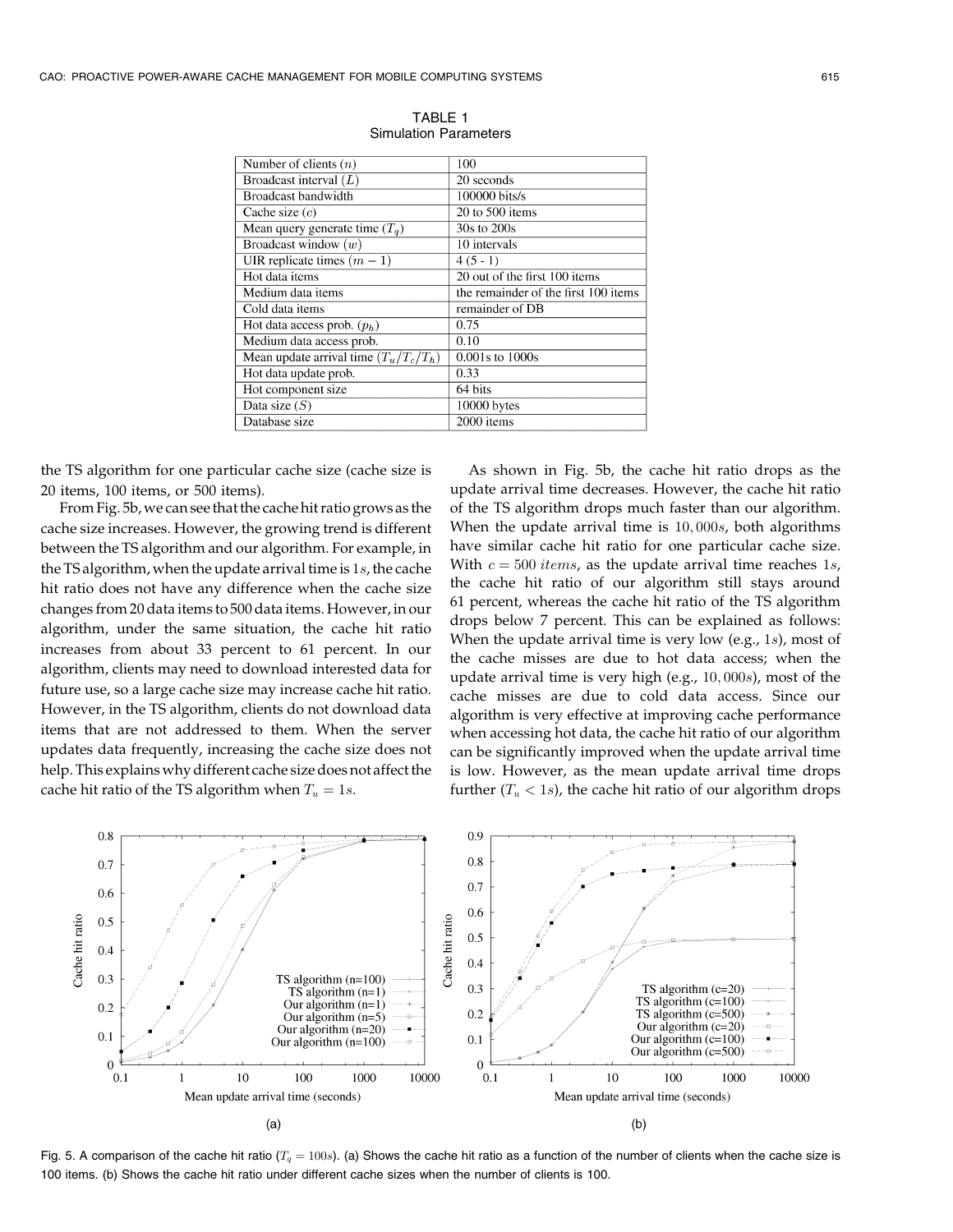

Fig. 6. A comparison of the throughput and query delay. (a) Shows number of queries served per IR interval  $(T_u = 3s, c = 100$  items). (b) Shows the query delay as a function of the mean update arrival time  $(T_q = 100s, c = 100 \text{ items}).$ 

much faster than before. At this time, the hot data changes so fast that the downloaded hot data may be updated before the client can use it, hence failing to improve the cache hit ratio. Note that, when the update arrival time is very high, the cache performance depends on the LRU policy and it is very difficult to further improve the cache hit ratio except by increasing the cache size.

## 4.2.2 The Throughput and the Query Delay

Since the broadcast bandwidth is fixed, the server can only transmit a limited amount of data during one IR interval and it can only serve a maximum number  $(\theta)$  of queries during one IR interval. However, the throughput (the number of queries served per IR interval) may be larger than  $\theta$  since some of the queries can be served by accessing the local cache. Since our algorithm has a higher cache hit ratio than the TS algorithm, our algorithm can serve more queries locally and the clients send fewer requests to the server. As shown in Fig. 6a, when the query generate time reduces to 30s, the number of requests in the TS algorithm is larger than  $\theta$  and some queries cannot be served. As a result, the throughput of the TS algorithm remains at 35, whereas the throughput of our algorithm reaches 70. In the TS algorithm, since the broadcast channel has already been fully utilized when  $T_q = 60s$ , further reducing the query generate time does not increase the throughput. When the query generate time is low, the broadcast channel has enough bandwidth to serve client requests and, hence, both algorithms can serve the same number of queries (although they have difference query latency).

In the case of a cache miss, the TS algorithm and our algorithm have the same query delay. However, in the case of a cache hit, our algorithm can reduce the query delay by a factor of  $m$ . As shown in Fig. 6b, as the mean update arrival time increases, the cache hit ratio increases and the query delay decreases. Since our algorithm has a higher cache hit ratio than the TS algorithm, the query delay of our algorithm is shorter than the TS algorithm. For example, with  $T_u = 10,000s$ , our algorithm reduces the query delay by a factor of 3 compared to the TS algorithm.

Fig. 7 shows how the cache locality affects the query delay. When  $p_h = 0$ , 90 percent of the data accesses are uniformly distributed among the 4,900 data items. Since the cache size is too small, the cache hit ratio is almost zero and then the TS algorithm and our algorithm have similar query delay. Since data updates can reduce the cache hit ratio, both algorithms have lower query delay when  $T_u = 1,000s$  than that when  $T_u = 10s$ . As the hot data access probability increases, the query delay of both algorithm drops, but the query delay of our algorithm drops much faster. When  $p_h = 0.9$ , clients only access the first 100 items and the cache hit ratio is close to 100 percent in our algorithm. As a result, the query delay of our algorithm drops to almost 2s, whereas the query delay of the TS algorithm is still larger than 10s.

#### 4.2.3 The Effects of Disconnections

In order to evaluate the effects of disconnections, we change the simulation model as follows: Each client generates a



Fig. 7. The effects of hot data access probability  $(p_h)$  on the query delay  $(c = 100 \text{ items}, T_q = 100s).$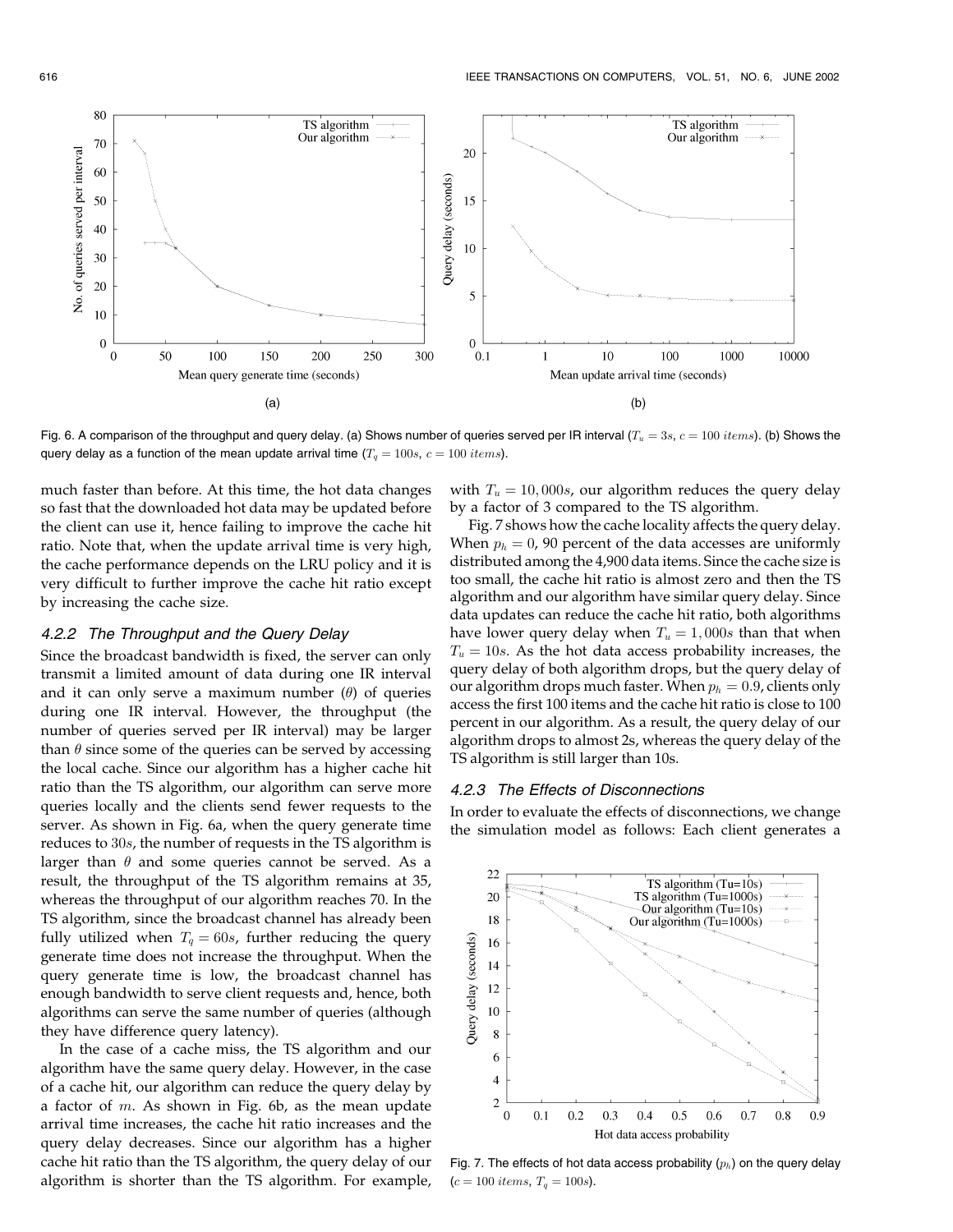

Fig. 8. The effects of disconnection on cache hit ratio  $(T_a = 100s, T_u = 100s, c = 100 \text{ items}).$ 

single stream of read-only queries. Each new query is separated from the completion of the previous query by either an exponentially distributed query generate time or an exponentially distributed disconnection time (with mean of  $T_{dis}$ ). A client can only enter the disconnection mode when the outstanding query has been served.

Fig. 8 shows the effects of disconnections on cache hit ratio. The x-axis represents the disconnect probability. We measure three mean disconnection times 50s, 200s, and 1; 000s. Fig. 8a shows the cache hit ratio of the original TS algorithms [3]. When the mean disconnection time is 50s, which is less then  $w * L$  seconds, clients can still validate their cache by using the IR and the cache hit ratio does not reduce too much as the disconnection time (or probability) increases. However, if a client disconnects longer than  $w * L$ seconds (e.g.,  $200 s$ ,  $1,000 s$ ), it has to discard the whole cache. As shown in the figure, the cache hit ratio drops dramatically. Previous techniques [3], [12], [15], [24] can be used to deal with the long disconnection problem. To simplify the presentation and simulation, in the following comparisons, we assume that the client, when reconnected, will send a request to the server to verify the validity of the local cache. Fig. 8b compares the cache hit ratio of the TS algorithm and our algorithm under this modification. Since the client keeps the valid cache items even though it has been disconnected for a long time, the cache hit ratio of both algorithms drops slowly compared to Fig. 8a. As the mean disconnection time increases to 1; 000s, the cache hit ratio of the TS algorithm still drops very fast, even with the modification. On the contrary, our algorithm performs a little bit better. This can be explained by the fact that our algorithm allows prefetch, by which the clients can update their invalid cache entries.

#### 4.3 Simulation Results: Reducing the Power Consumption

In the IR/UIR-based cache invalidation approaches, clients can enter doze mode most of time and only wake up during IR and UIR broadcasting time. Since the IR size and the UIR size are very small compared to the data

size, the number of prefetches represents a large part of the energy consumption. Thus, we use the number of prefetches per IR interval as a performance metric to evaluate the energy consumption.

To simplify the simulation, we choose  $\beta$  to be 2. As explained in Section 3.2,  $\beta$  should be larger than 1. After a cache miss, the client sends an uplink request to ask for the data and downloads the data to its local cache. Although the uplink request packet size is much smaller than the downloaded data size, sending a uplink request may also consume a large amount of energy. This is due to the connection setup delay and the distance between the base station and the client. To simplify the presentation and simulation, we suppose the power consumption of downloading a data item is similar to that of sending an uplink request and  $\beta = 2$  can be used to optimize the power consumption. During the simulation, we found that  $\alpha$  and the refreshment cycle time does not affect the performance too much.<sup>3</sup> Thus, we fix these two parameters, i.e.,  $\alpha = 0.2$ , the refreshment cycle is 10 times the mean query generate time. The no-nonprefetch algorithm and no-prefetch algorithm are modifications of our algorithm. The no-nonprefetch algorithm (i.e.,  $\delta$  is infinitely large) does not mark any data item as *nonprefetch*. The *no-prefetch* algorithm (i.e.,  $\delta = 0$  and  $\beta = 0$ ) does not perform any prefetch. Also, we do not consider the frequent data update problem (i.e.,  $\mathcal{L} = \emptyset$ ).

# 4.3.1 The Effects of  $\delta$  (The Number of Cache Entries to Prefetch)

As shown in Fig. 9a, the number of prefetches increases as the mean update arrival time decreases for the nononprefetch approach and our algorithm (with  $\delta \neq 0$ ). When the mean update arrival time decreases, data are updated more frequently and more clients have cache misses. As a result, the server broadcasts more data during each IR and the clients prefetch more data to their local

<sup>3.</sup> Our simulation is always in a steady state. In order to see the effects of  $\alpha$ , the client access pattern should be changed. That is, the hot data subset needs to be changed with time. Since this is not the major concern of the paper, we did not model it.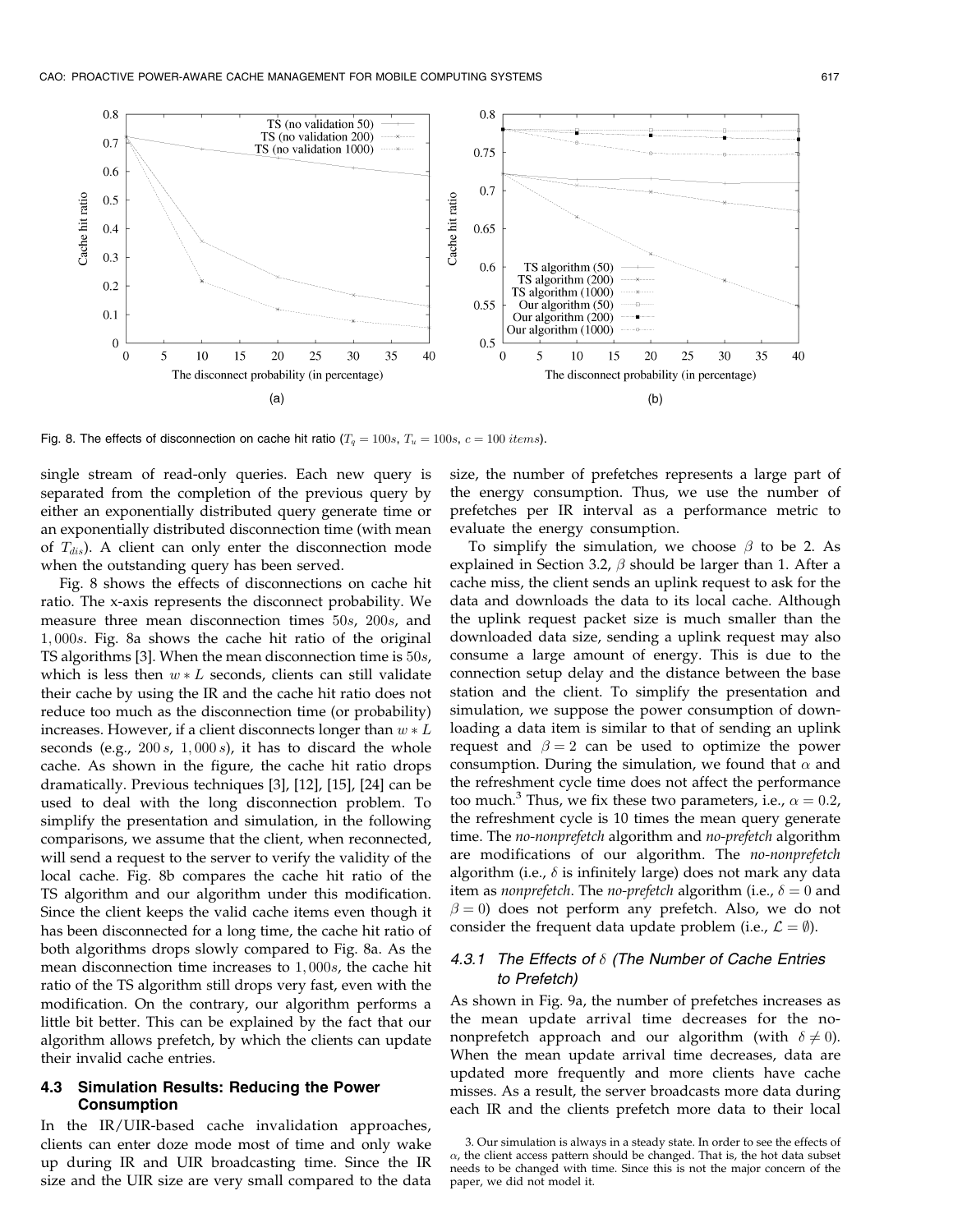

Fig. 9. The effects of  $\delta (T_q = 100s, c = 200 \text{ items}, n = 100)$ .

cache. However, with  $\delta = 0$ , the number of prefetches starts to drop when the mean update arrival time is lower than 3s. This can be explained by the fact that the number of prefetches in our algorithm with  $\delta = 0$  is determined by  $PAR.$  As the mean update arrival time drops below  $3s$ , most cache entries have  $PAR < \beta$  and they are marked as nonprefetch. Since  $\delta$  represents the number of cache entries that are marked as prefetch, the number of prefetches increases as  $\delta$  increases. When  $\delta$  equals the cache size, the number of prefetches in our algorithm  $(\delta = 200)$  and the nononprefetch approach becomes equal.

Prefetching data into the local cache can improve the cache hit ratio. When some data items are marked as nonprefetch, the cache hit ratio may be reduced. As shown in the Fig. 9b, the cache hit ratio drops as  $\delta$  decreases. Note that, when  $\delta = 200$ , our algorithm has the same cache hit ratio as the no-nonprefetch approach. When the mean update arrival time is high, there are not too many data updates and most of the queried data can be served locally. When the mean update arrival time decreases, data is updated more frequently. With prefetching, the cache hit ratio drops more slowly. For example, the prefetching approaches have a similar cache hit ratio when the mean update arrival time drops from  $1,000s$  to  $10s$ . On the other hand, without prefetching, the cache hit ratio may be significantly dropped. For example, the no-prefetch approach has a very low cache hit ratio when  $T_u = 10s$ , but relatively high cache hit ratio when  $T_{update} = 1,000s$ . When the mean update arrival time drops below 0.3s, the cache hit ratio of the our approach with  $\delta = 0$  becomes similar to that of the no-prefetch approach.

From Fig. 9, we can see that the number of prefetches is related to the cache hit ratio. For example, the nononprefetch approach has the highest number of prefetches and it has the highest cache hit ratio. The no-prefetch does not have prefetch overhead, but it has the lowest cache hit ratio. When  $\delta = 0$ , the number of prefetches in our approach significantly drops at  $T_u = 3s$  and its cache hit ratio also dramatically drops. Although there is a trade-off between the cache hit ratio and the number of prefetches, our

approach outperforms the no-nonprefetch approach in general. For example, when  $T_u = 0.1s$ , our approach with  $\delta = 20$  has a similar cache hit ratio to the no-nonprefetch approach, but it reduces the number of prefetches by a factor of 4. It's interesting to see that our approach with  $\delta = 0$  has negligible prefetch overhead when the mean update arrival time is very low or very high and it has high cache hit ratio when the mean update arrival time is high.

#### 4.3.2 The Effects of Cache Size on a Simple Solution

The number of prefetches can be reduced by reducing  $\delta$ . As an alternative, the number of prefetches can also be reduced by simply reducing the cache size. Fig. 10 shows the effects of cache size on the cache hit ratio and the number of prefetches. Similarly to Fig. 9, there is a trade-off between the cache hit ratio and the number of prefetches. Although reducing the cache size can always reduce the prefetch overhead, we do not recommend this solution since it may dramatically reduce the cache hit ratio. For example, with  $T_u = 1,000s$ , as the cache size reduces from 200 items to 20 items, the cache hit ratio is almost reduced by half. Moreover, when  $T_u = 1,000s$ , the number of prefetches is very low (below 1) and the power consumption is mainly determined by other factors, such as serving query from local cache. Thus, further reducing the number of prefetches cannot save too much energy and the cache hit ratio may be dramatically reduced.

## 4.4 Simulation Results: Handling Frequently Updated Data

In this section, we compare the performance of the following algorithms:

Indexing: In the indexing approach [13], data and indexes are periodically broadcast on the air. Even though adding index can save power, it also increases the query latency. A simple broadcasting, which does not broadcast the indexes, provides the lower bound on query delay. The lower bound is used to compare with the proposed approach.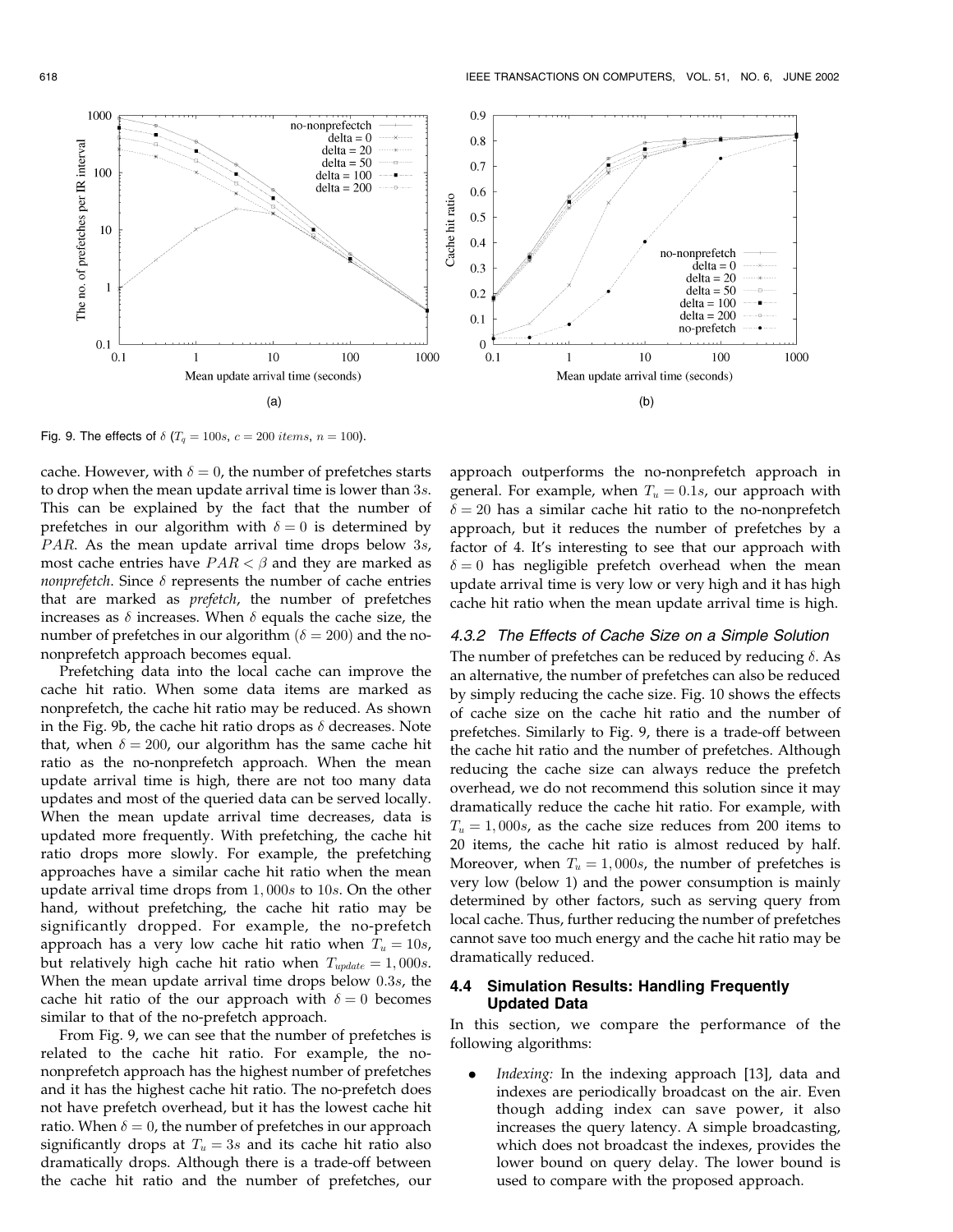

Fig. 10. The effects of cache size ( $T_q = 100s$ ,  $n = 100$ ). (a) Shows the number of prefetches as a function of the mean update arrival time. (b) Shows the cache hit ratio as a function of the mean update arrival time.

- Ideal UIR: This is the algorithm presented in Section 3.4. To simplify the comparisons, we do not consider energy consumption issues (i.e.,  $\beta$  is equal to the cache size). Since the server may not be able to know which data are the hot data, it is difficult to find  $\mathcal{L}_{hot}$ . Thus, we name it ideal UIR. Note that techniques proposed in [22] can be used to identify the hot data items and to approximate the ideal UIR algorithm.
- *Hybrid UIR:*  $\mathcal{L}_{hot} = \emptyset$  is the only difference between the hybrid UIR approach and the ideal UIR approach.
- Pure UIR: In this approach, data items are not divided into hot and cold components.

Fig. 11a shows the query delay as a function of the data size for the indexing approach under different update arrival time. As can be seen, the query delay is proportional to the data size. When the data size is small, the delay is small. When the data size increases to 10,000 bytes, the delay is too high to be tolerable. Thus, the indexing approach is not suitable for applications which have very large data sizes and have strict delay requirements. As can be seen, the query delay of the indexing approach is not affected by the mean update arrival time.

Fig. 11b shows the query delay as a function of the mean update arrival time for the pure UIR approach under different data item sizes ( $S = 1,000$  bytes,  $S = 3,000$  bytes, and  $S = 1,000$  bytes). When the mean update arrival time decreases, the data is updated more frequently and more clients have cache misses. As a result, the query delay increases. As the mean update arrival time becomes very small, many clients have cache misses and their requests form a queue at the server. Since it takes a longer time to send a large data item than a small data item, clients may need to wait for a longer time if the data size is large. If the server receives more than the maximal served queries  $(\theta)$ 



Fig. 11. A comparison of the query delay. (a) Shows the query delay as a function of the data size. (b) Shows the query delay as a function of the mean update arrival time for the pure UIR approach ( $T_q = 40s$ ,  $c = 100$  items,  $n = 100$ ).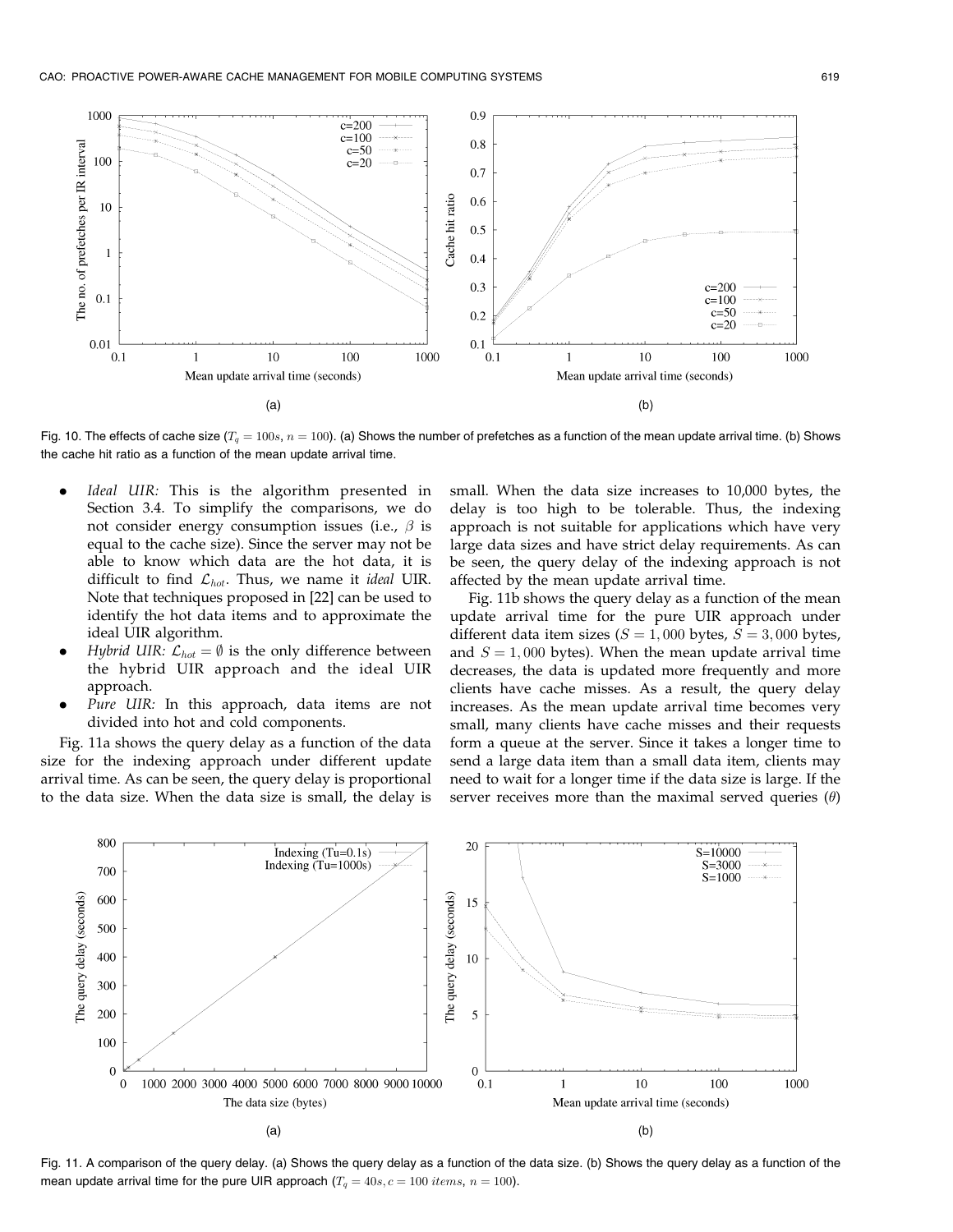

Fig. 12. A comparison of the query delay  $(T_c = 100s, T_h = 0.01s, T_e = 0.01s)$  $c = 100$  items,  $n = 100$ ).

during each IR interval, many queries may not be served and the query delay may be out of bound. Due to the data size difference, the value of  $\theta$  varies. For example, with  $T_u = 0.1s$ , the query delay of  $S = 1,000$  is still less than 15s, but the query delay of  $S = 10,000$  becomes infinitely high.

Fig. 12 compares the query delay of the pure UIR approach, the hybrid UIR approach, and the ideal UIR approach. As can be seen, the ideal UIR approach outperforms the hybrid approach, which outperforms the pure UIR approach. In the ideal approach, most of the queries can be served after a UIR is broadcast and the query delay is very low. In the hybrid approach, most of the queries can only be served after the IR is broadcast and the query delay becomes longer compared to the ideal UIR. The query delay of the pure UIR approach becomes infinitely high when  $T_q$  drops below 100s. This is due to the fact that the cache hit ratio of the pure UIR approach is much smaller than the other two. Since the pure UIR approach does not differentiate between the hot component and the cold component, the mean update arrival time equals the hot component update arrival time,  $T_h = 0.01s$ , and its cache hit ratio is near 0. In the hybrid UIR approach and the ideal UIR approach, the mean update arrival time is  $T_c = 100s$ and their cache hit ratio is pretty high. Moreover, in the pure UIR approach, broadcasting the IR and UIR occupies a large amount of bandwidth since many data items are updated and their *ids* must be added to the IR and UIR.

## 5 FUTURE WORKS

Although prefetching has been widely used to reduce the response time in the Web environment, most of these techniques [14] concentrate on estimating the probability of each file being accessed in the near future. They are designed for the point-to-point communication environment, which is different from our broadcasting environment. As we know, the presented simple and effective prefetching technique is the first applied to IR-based cache invalidation strategies. To further improve the performance, techniques based on user profile [9], which indicates the

general information types that a user is interested in receiving, will be studied in the future.

The proposed  $PAR$  approach did not consider the effects of varying data size and the data transmission rate. However, the ideal data item to be prefetched should have a high access probability, low update rate, small size, and a long retrieval delay. Along this line, we can design prefetch functions which incorporate these factors. Since many of these factors are usually not constant, techniques such as those used in [21] can be applied to estimate these parameters.

By reducing the number of items marked for prefetch, we can reduce the number of prefetches. Let  $a_k$  be the percentage of the energy left. It is desired to reduce the amount of prefetches to some percentage  $(f(a_k))$  of the original when  $a_k$  drops to a threshold. A simple discrete function can be as follows:

$$
f(a_k) = \begin{cases} 100\% & 0.5 < a_k \le 1.0 \\ 70\% & 0.3 < a_k \le 0.5 \\ 50\% & 0.2 < a_k \le 0.3 \\ 30\% & 0.1 < a_k \le 0.2 \\ 10\% & a_k \le 0.1. \end{cases} \tag{1}
$$

At regular intervals, the client reevaluates the energy level  $a_k$ . If  $a_k$  drops to a threshold value,  $N_p = N_p \cdot f(a_k)$ . The client only marks the first  $N_p$  items, which have the maximum prefetch value, as prefetch. In this way, the number of prefetches can be reduced to prolong the system running time.

The proposed data component concept can be extended to a mixed data access mechanism for mobile environments. In this mechanism, caching, broadcasting, and pull-based delivery are used together to minimize the access time and energy consumption. Logically speaking, data are stored in a hierarchy of media where the most frequently accessed data are cached in the client, the commonly requested (or frequently updated) data subset is temporarily stored on the broadcast channels, and the rest of the data must be pulled from the server via explicit client requests. IRs or UIRs are broadcast to help clients validate their cache. Data caching and push-based data access alleviate pull-based request considerably since most frequently accessed data are retrieved either from the client's cache or from the broadcast channel. On the other hand, requests for infrequently accessed data can always be served on the point-topoint channels. When a user issues a query, the client first searches its cache. If there is a valid copy in the cache, an answer replies immediately. Otherwise, the client attempts to obtain the data item from the server site. The hot spot of the uncached data can be obtained and broadcast by asking the clients to monitor the cache misses and piggyback the information to the server on some subsequent pull requests.

## 6 CONCLUSIONS

IR-based cache invalidation techniques have received considerable attention due to their scalability. However, they have some drawbacks such as long query delay, low bandwidth utilization, and unsuitability for applications where data change frequently. In this paper, we proposed